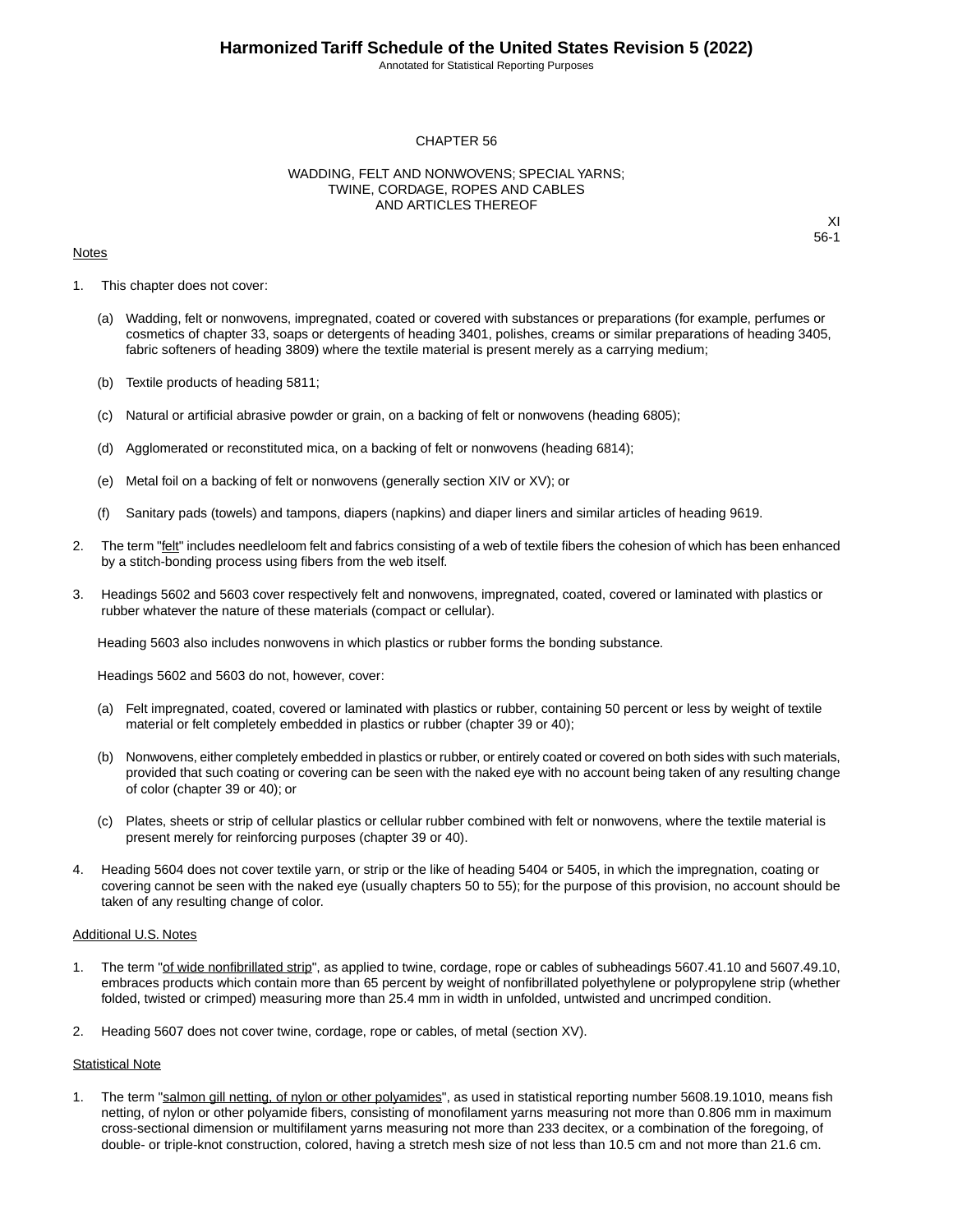Annotated for Statistical Reporting Purposes

Compiler's Note XI 56-2

The provisions of subchapter II of chapter 99 (Miscellaneous Tariff Bills or MTBs), the provisions of the Generalized System of Preferences (GSP) found in General Note 4 and most product exclusions from the additional tariffs on products of China in subchapter III of chapter 99 expired on December 31, 2020. However, no endnotes or footnotes relating to these provisions have been deleted as of the issue date of this edition.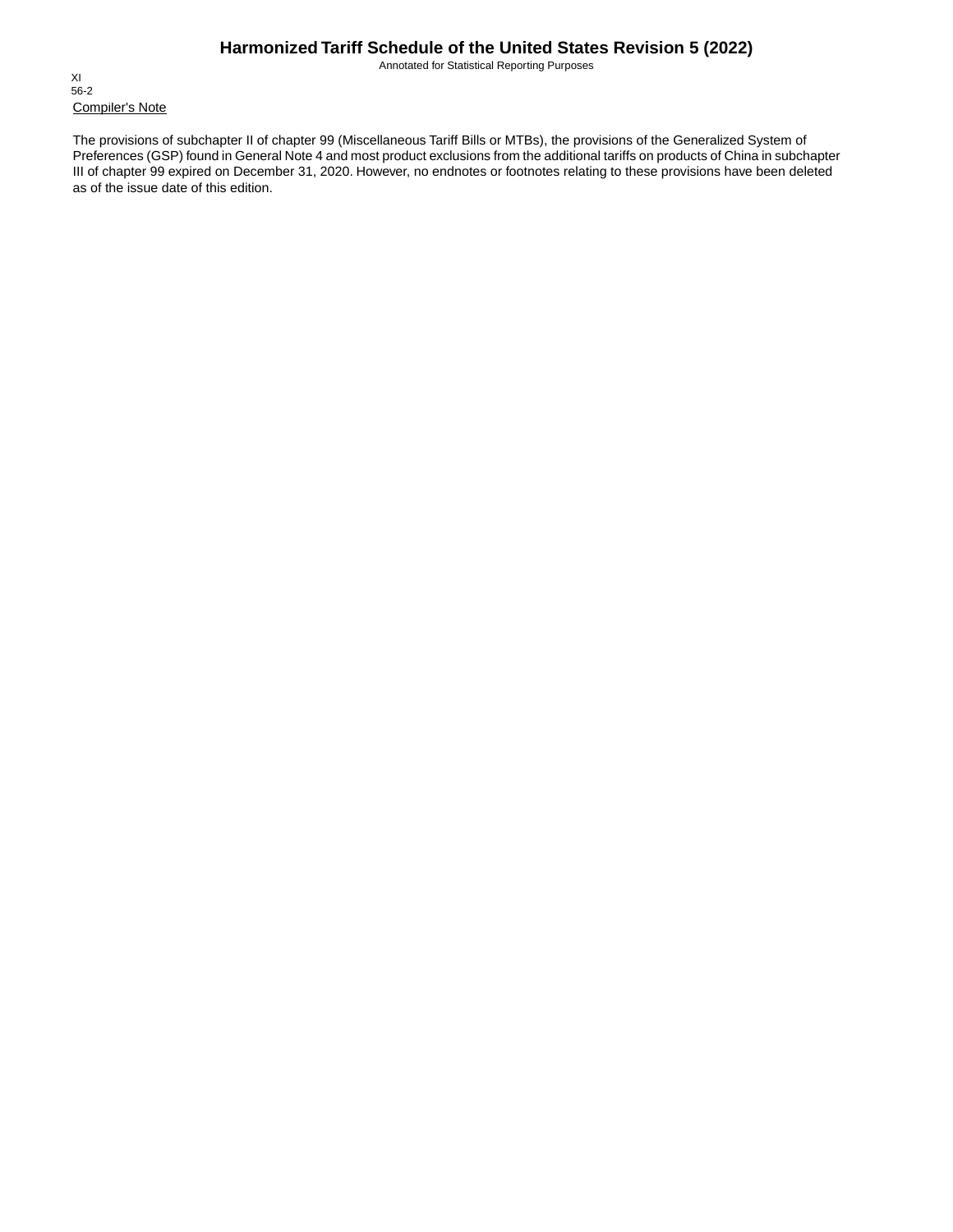Annotated for Statistical Reporting Purposes

| Heading/   | Stat.       |                                                                                                                                                                                               | Unit           |                       | Rates of Duty                                                               |                |
|------------|-------------|-----------------------------------------------------------------------------------------------------------------------------------------------------------------------------------------------|----------------|-----------------------|-----------------------------------------------------------------------------|----------------|
| Subheading | Suf-<br>fix | Article Description                                                                                                                                                                           | of<br>Quantity | General               | Special                                                                     | $\overline{2}$ |
| 5601       |             | Wadding of textile materials and articles thereof; textile fibers,<br>not exceeding 5 mm in length (flock), textile dust and mill neps:<br>Wadding of textile materials and articles thereof: |                |                       |                                                                             |                |
| 5601.21.00 |             |                                                                                                                                                                                               |                | $3.6\%$ <sup>1/</sup> | Free (AU, B, BH, CL, 40%<br>CO, IL, JO, KR,<br>MA, OM, P, PA,<br>PE, S, SG) |                |
|            | 10          |                                                                                                                                                                                               |                |                       |                                                                             |                |
| 5601.22.00 | 90          |                                                                                                                                                                                               |                | $6.3\%$ <sup>1/</sup> | Free (AU, B, BH, CL, 74%<br>CO, IL, JO, KR,                                 |                |
|            | 10          |                                                                                                                                                                                               |                |                       | MA, OM, P, PA,<br>PE, S, SG)                                                |                |
|            | 50          | Flocked swabs, other than articles of heading 3926                                                                                                                                            |                |                       |                                                                             |                |
| 5601.29.00 | 91          |                                                                                                                                                                                               |                | $4\%$ <sup>1/</sup>   | Free (AU, B, BH, CL, 40%                                                    |                |
|            |             |                                                                                                                                                                                               |                |                       | CO, E <sup>*</sup> , IL, JO, KR,<br>MA, OM, P, PA,<br>PE, S, SG)            |                |
|            | 10          | Containing 85 percent or more by weight of silk or                                                                                                                                            |                |                       |                                                                             |                |
|            | 20<br>90    |                                                                                                                                                                                               |                |                       |                                                                             |                |
| 5601.30.00 | 00          |                                                                                                                                                                                               |                |                       |                                                                             | 25%            |
|            |             |                                                                                                                                                                                               |                |                       |                                                                             |                |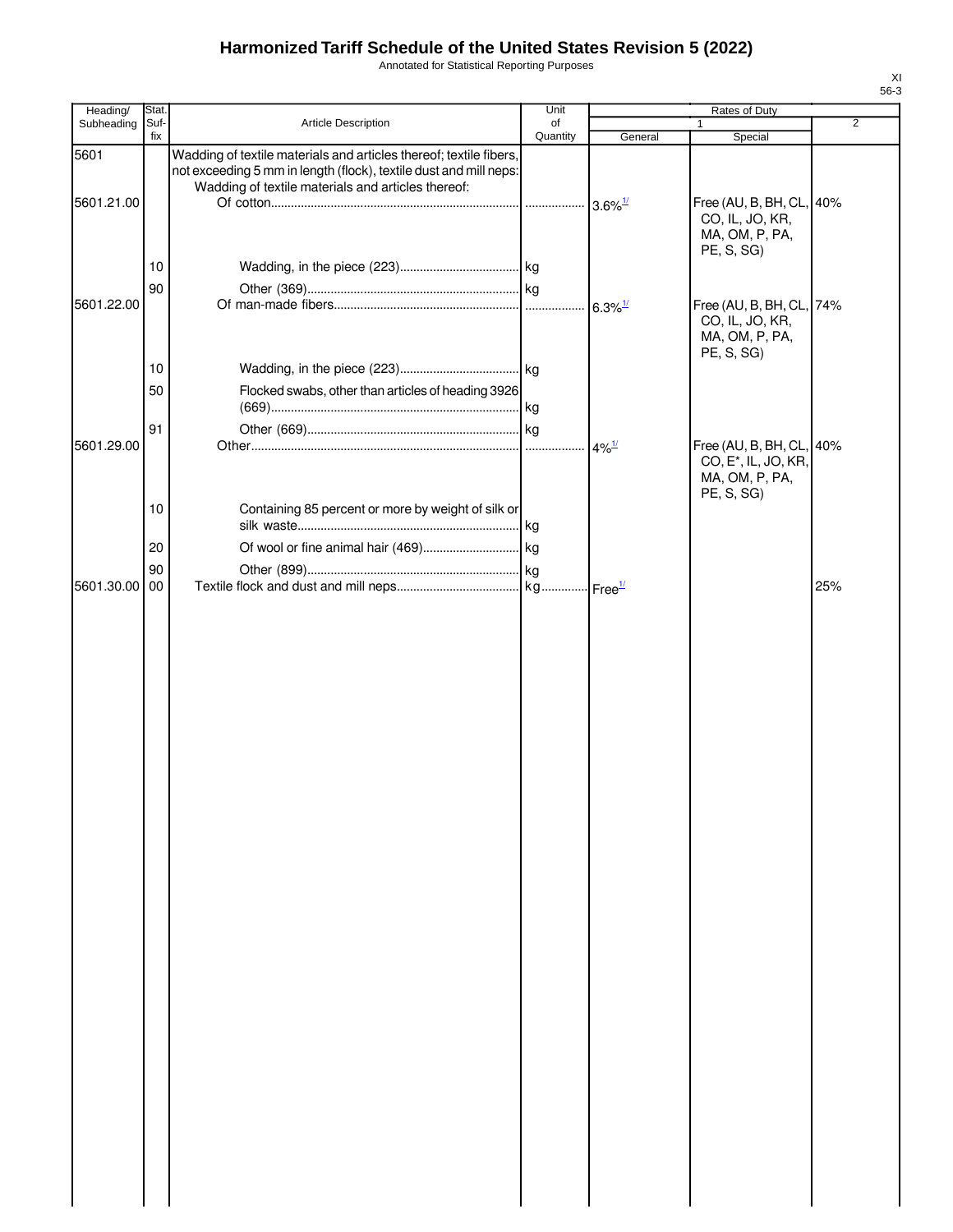Annotated for Statistical Reporting Purposes

| Heading/                         | Stat.       |                                                                                                                    | Unit           | Rates of Duty         |                                                                                        |       |
|----------------------------------|-------------|--------------------------------------------------------------------------------------------------------------------|----------------|-----------------------|----------------------------------------------------------------------------------------|-------|
| Subheading                       | Suf-<br>fix | <b>Article Description</b>                                                                                         | of<br>Quantity | General               | $\mathbf 1$<br>Special                                                                 | 2     |
| 5602<br>5602.10<br>5602.10.10 00 |             | Felt, whether or not impregnated, coated, covered or laminated:<br>Needleloom felt and stitchbonded fiber fabrics: |                |                       | Free (AU, BH, CL,                                                                      | 83.5% |
|                                  |             |                                                                                                                    |                |                       | CO, IL, JO, KR,<br>MA, OM, P, PA,<br>PE, S, SG)                                        |       |
| 5602.10.90                       |             |                                                                                                                    |                |                       | Free (AU, B, BH, CL, 74%<br>CO, IL, JO, KR,<br>MA, OM, P, PA,<br>PE, S, SG             |       |
|                                  | 10          |                                                                                                                    |                |                       |                                                                                        |       |
|                                  | 90          |                                                                                                                    |                |                       |                                                                                        |       |
|                                  |             | Other felt, not impregnated, coated, covered or laminated:                                                         |                |                       |                                                                                        |       |
| 5602.21.00 00                    |             |                                                                                                                    |                | $7.5\%$ <sup>1/</sup> | Free (AU, B, BH, CL, $88¢/kg + 40%$<br>CO, IL, JO, KR,<br>MA, OM, P, PA,<br>PE, S, SG) |       |
| 5602.29.00 00                    |             |                                                                                                                    |                |                       | Free (AU, B, BH, CL, 74%<br>CO, IL, JO, KR,<br>MA, OM, P, PA,<br>PE, S, SG)            |       |
| 5602.90                          |             | Other:                                                                                                             |                |                       |                                                                                        | 83.5% |
| 5602.90.30 00                    |             |                                                                                                                    |                |                       |                                                                                        |       |
| 5602.90.60 00                    |             | Other:                                                                                                             |                |                       | Free (AU, B, BH, CL, 74%<br>CO, IL, JO, KR,<br>MA, OM, P, PA,<br>PE, S, SG)            |       |
| 5602.90.90 00                    |             |                                                                                                                    |                |                       | Free (AU, B, BH, CL, $88¢/kg + 40%$<br>CO, IL, JO, KR,<br>MA, OM, P, PA,<br>PE, S, SG) |       |
|                                  |             |                                                                                                                    |                |                       |                                                                                        |       |
|                                  |             |                                                                                                                    |                |                       |                                                                                        |       |
|                                  |             |                                                                                                                    |                |                       |                                                                                        |       |
|                                  |             |                                                                                                                    |                |                       |                                                                                        |       |
|                                  |             |                                                                                                                    |                |                       |                                                                                        |       |
|                                  |             |                                                                                                                    |                |                       |                                                                                        |       |
|                                  |             |                                                                                                                    |                |                       |                                                                                        |       |
|                                  |             |                                                                                                                    |                |                       |                                                                                        |       |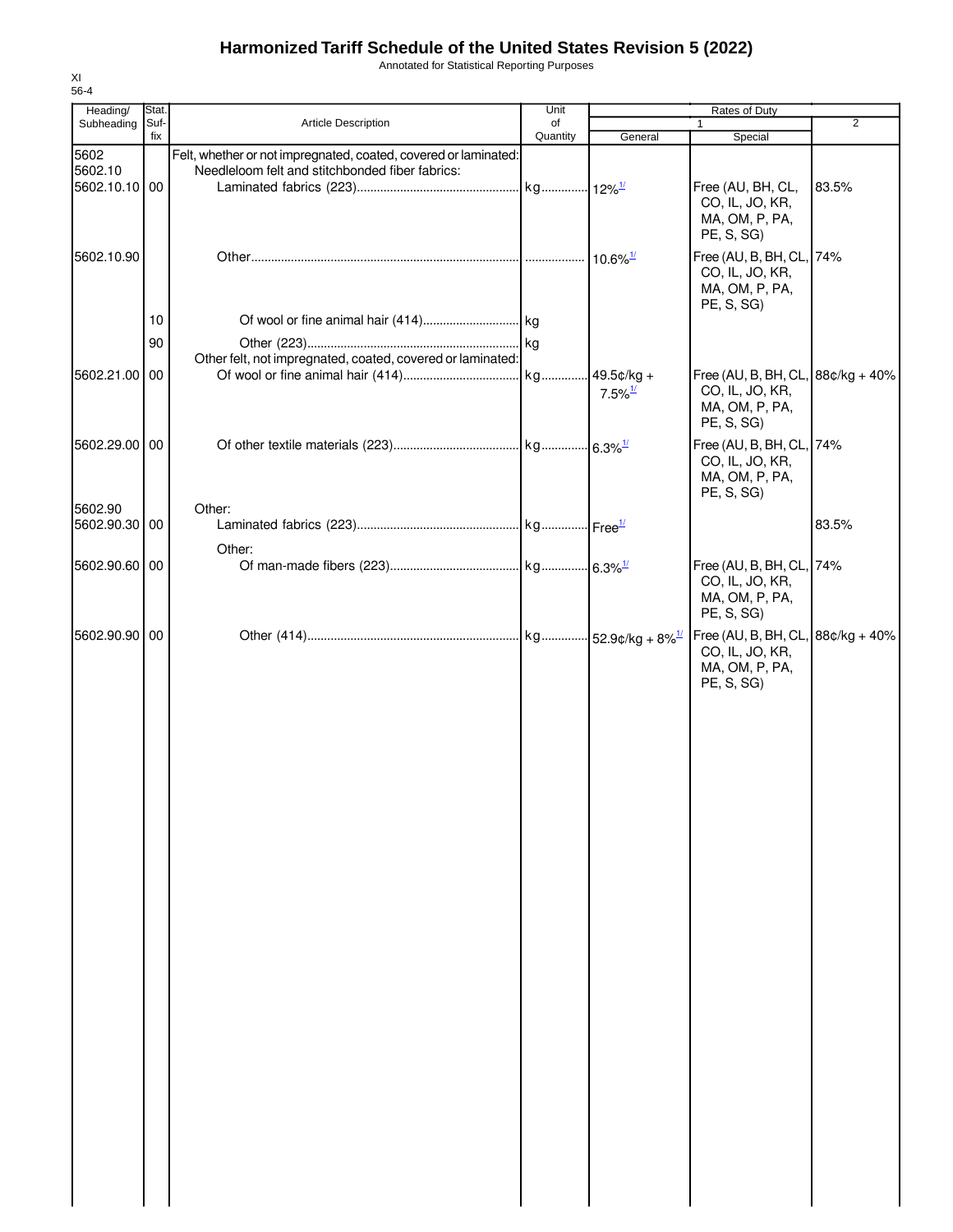Annotated for Statistical Reporting Purposes

| Heading/      | Stat.       |                                                                                                                                                         | Unit           |         | Rates of Duty |                |
|---------------|-------------|---------------------------------------------------------------------------------------------------------------------------------------------------------|----------------|---------|---------------|----------------|
| Subheading    | Suf-<br>fix | Article Description                                                                                                                                     | of<br>Quantity | General | Special       | $\overline{2}$ |
| 5603          |             | Nonwovens, whether or not impregnated, coated, covered or<br>laminated:                                                                                 |                |         |               |                |
| 5603.11.00    |             | Of man-made filaments:                                                                                                                                  |                |         |               | 74%            |
|               | 10          | Impregnated, coated or covered with material other<br>than or in addition to rubber, plastics, wood pulp                                                |                |         |               |                |
|               | 90          |                                                                                                                                                         | kg             |         |               |                |
| 5603.12.00    |             | Weighing more than 25 $g/m^2$ but not more than 70                                                                                                      |                |         |               | 74%            |
|               | 10          | Impregnated, coated or covered with material other<br>than or in addition to rubber, plastics, wood pulp<br>or glass fibers; "imitation suede" (223) kg |                |         |               |                |
| 5603.13.00    | 90          | Weighing more than 70 $g/m^2$ but not more than 150                                                                                                     |                |         |               |                |
|               | 10          | Impregnated, coated or covered with material other                                                                                                      |                |         |               | 74%            |
|               |             | than or in addition to rubber, plastics, wood pulp                                                                                                      |                |         |               |                |
| 5603.14       | 90          | Weighing more than 150 $g/m^2$ :                                                                                                                        |                |         |               |                |
| 5603.14.30 00 |             |                                                                                                                                                         |                |         |               | 83.5%          |
| 5603.14.90    | 10          | Impregnated, coated or covered with material<br>other than or in addition to rubber, plastics,<br>wood pulp or glass fibers; "imitation suede"          |                |         |               | 74%            |
|               | 90          |                                                                                                                                                         |                |         |               |                |
|               |             |                                                                                                                                                         |                |         |               |                |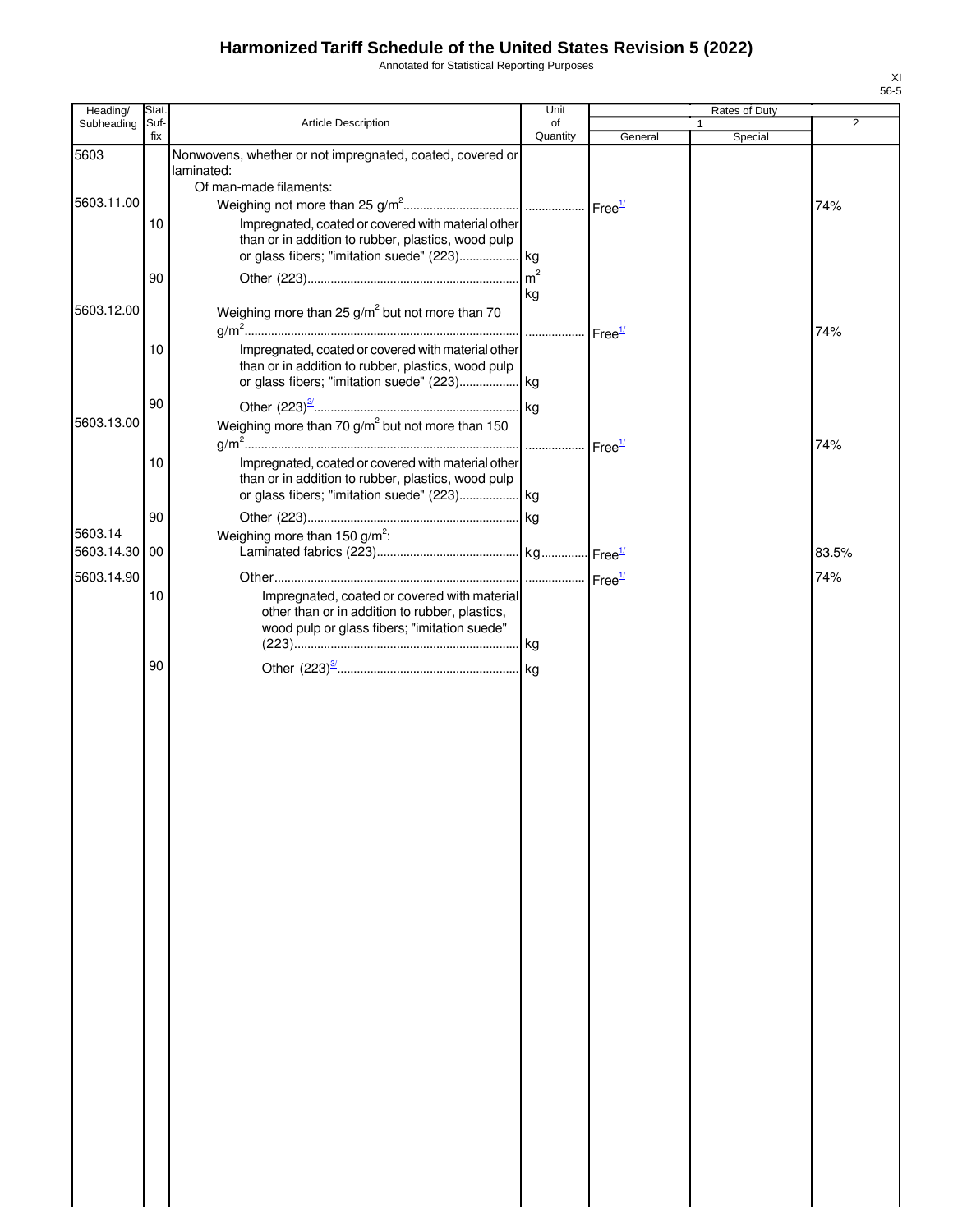Annotated for Statistical Reporting Purposes

| Heading/              | Stat        |                                                                                                                                                                                                    | Unit           |                    | Rates of Duty           |       |
|-----------------------|-------------|----------------------------------------------------------------------------------------------------------------------------------------------------------------------------------------------------|----------------|--------------------|-------------------------|-------|
| Subheading            | Suf-<br>fix | <b>Article Description</b>                                                                                                                                                                         | of<br>Quantity | General            | $\mathbf{1}$<br>Special | 2     |
| 5603 (con.)           |             | Nonwovens, whether or not impregnated, coated, covered or<br>laminated: (con.)                                                                                                                     |                |                    |                         |       |
| 5603.91.00            | 10          | Other:<br>Impregnated, coated or covered with material other<br>than or in addition to rubber, plastics, wood pulp                                                                                 |                |                    |                         | 74%   |
| 5603.92.00            | 90          | or glass fibers; "imitation suede" (223) kg<br>Weighing more than $25 g/m^2$ but not more than 70                                                                                                  |                |                    |                         |       |
|                       | 10          | Impregnated, coated or covered with material other<br>than or in addition to rubber, plastics, wood pulp                                                                                           |                |                    |                         | 74%   |
| 5603.93.00            | 90          | Weighing more than 70 $g/m^2$ but not more than 150                                                                                                                                                |                |                    |                         | 74%   |
|                       | 10          | Impregnated, coated or covered with material other<br>than or in addition to rubber, plastics, wood pulp                                                                                           |                |                    |                         |       |
| 5603.94<br>5603.94.10 | 90          | Weighing more than 150 $g/m^2$ :                                                                                                                                                                   |                | Free $\frac{1}{2}$ |                         | 40%   |
|                       | 10<br>90    |                                                                                                                                                                                                    | <u>kg</u>      |                    |                         |       |
|                       |             | Other:                                                                                                                                                                                             | l kg           |                    |                         |       |
| 5603.94.30            | 00          |                                                                                                                                                                                                    |                |                    |                         | 83.5% |
| 5603.94.90            | 10          | Impregnated, coated or covered with<br>material other than or in addition to rubber,<br>plastics, wood pulp or glass fibers;<br>Other nonwovens, whether or not<br>impregnated, coated or covered: |                |                    |                         | 74%   |
|                       | 30          | Thermal bonded, of staple fibers                                                                                                                                                                   | <b>kg</b>      |                    |                         |       |
|                       | 50          | Obtained by mechanical<br>entanglement, of staple fibers<br>Other:                                                                                                                                 |                |                    |                         |       |
|                       | 70          |                                                                                                                                                                                                    |                |                    |                         |       |
|                       | 90          |                                                                                                                                                                                                    |                |                    |                         |       |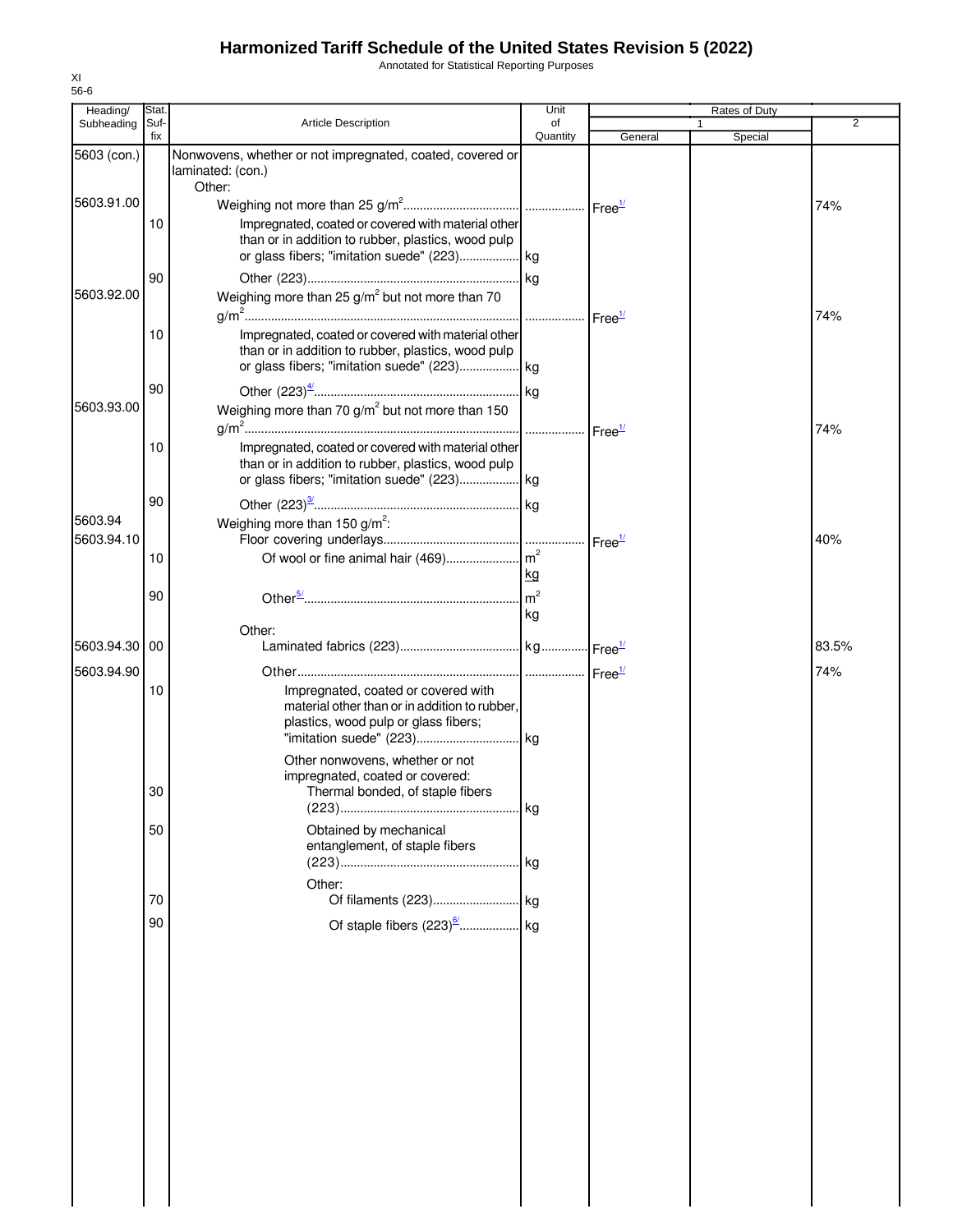Annotated for Statistical Reporting Purposes

| Heading/                 | Stat.                 |                                                                                                                                                                                                                                                                                                                         | Unit           |                                 | Rates of Duty                                                                         |     |
|--------------------------|-----------------------|-------------------------------------------------------------------------------------------------------------------------------------------------------------------------------------------------------------------------------------------------------------------------------------------------------------------------|----------------|---------------------------------|---------------------------------------------------------------------------------------|-----|
| Subheading               | Suf-<br>fix           | <b>Article Description</b>                                                                                                                                                                                                                                                                                              | of<br>Quantity | General                         | $\mathbf{1}$<br>Special                                                               | 2   |
| 5604                     |                       | Rubber thread and cord, textile covered; textile yarn, and strip<br>and the like of heading 5404 or 5405, impregnated, coated,<br>covered or sheathed with rubber or plastics:                                                                                                                                          |                |                                 |                                                                                       |     |
| 5604.10.00 00            |                       |                                                                                                                                                                                                                                                                                                                         |                |                                 | Free (AU, BH, CL,<br>CO, IL, JO, KR,<br>MA, OM, P, PA,<br>PE, S, SG)                  | 40% |
| 5604.90.20 00            |                       | Other:<br>High tenacity yarn of polyesters, of nylon or other<br>polyamides or of viscose rayon, impregnated or coated                                                                                                                                                                                                  |                |                                 | Free (AU, BH, CL,                                                                     | 50% |
|                          |                       |                                                                                                                                                                                                                                                                                                                         |                |                                 | CO, IL, JO, KR,<br>MA, OM, P, PA,<br>PE, S, SG)                                       |     |
| 5604.90.90 00            |                       |                                                                                                                                                                                                                                                                                                                         |                |                                 | Free (AU, BH, CL,<br>CO, E <sup>*</sup> , IL, JO, KR,<br>MA, OM, P, PA,<br>PE, S, SG) | 50% |
| 5605.00<br>5605.00.10 00 |                       | Metalized yarn, whether or not gimped, being textile yarn, or<br>strip or the like of heading 5404 or 5405, combined with metal<br>in the form of thread, strip or powder or covered with metal:<br>Metal coated or metal laminated man-made filament or<br>strip or the like, ungimped, and untwisted or with twist of |                |                                 |                                                                                       |     |
|                          |                       |                                                                                                                                                                                                                                                                                                                         |                |                                 | Free (AU, BH, CL,<br>CO, E, IL, JO, KR,<br>MA, OM, P, PA,<br>PE, S, SG)               | 81% |
| 5605.00.90 00            |                       |                                                                                                                                                                                                                                                                                                                         |                |                                 | Free (AU, BH, CL,<br>CO, E <sup>*</sup> , IL, JO, KR,<br>MA, OM, P, PA,<br>PE, S, SG) | 81% |
| 5606.00.00               |                       | Gimped yarn, and strip and the like of heading 5404 or 5405,<br>gimped (other than those of heading 5605 and gimped<br>horsehair yarn); chenille yarn (including flock chenille yarn);                                                                                                                                  |                | $\cdot \cdot 8\%$ <sup>1/</sup> | Free (AU, BH, CL,                                                                     | 80% |
|                          |                       |                                                                                                                                                                                                                                                                                                                         |                |                                 | CO, E <sup>*</sup> , IL, JO, KR,<br>MA, OM, P, PA,<br>PE, S, SG)                      |     |
|                          | 10 <sup>1</sup><br>90 |                                                                                                                                                                                                                                                                                                                         | kg             |                                 |                                                                                       |     |
|                          |                       |                                                                                                                                                                                                                                                                                                                         |                |                                 |                                                                                       |     |
|                          |                       |                                                                                                                                                                                                                                                                                                                         |                |                                 |                                                                                       |     |
|                          |                       |                                                                                                                                                                                                                                                                                                                         |                |                                 |                                                                                       |     |
|                          |                       |                                                                                                                                                                                                                                                                                                                         |                |                                 |                                                                                       |     |
|                          |                       |                                                                                                                                                                                                                                                                                                                         |                |                                 |                                                                                       |     |
|                          |                       |                                                                                                                                                                                                                                                                                                                         |                |                                 |                                                                                       |     |
|                          |                       |                                                                                                                                                                                                                                                                                                                         |                |                                 |                                                                                       |     |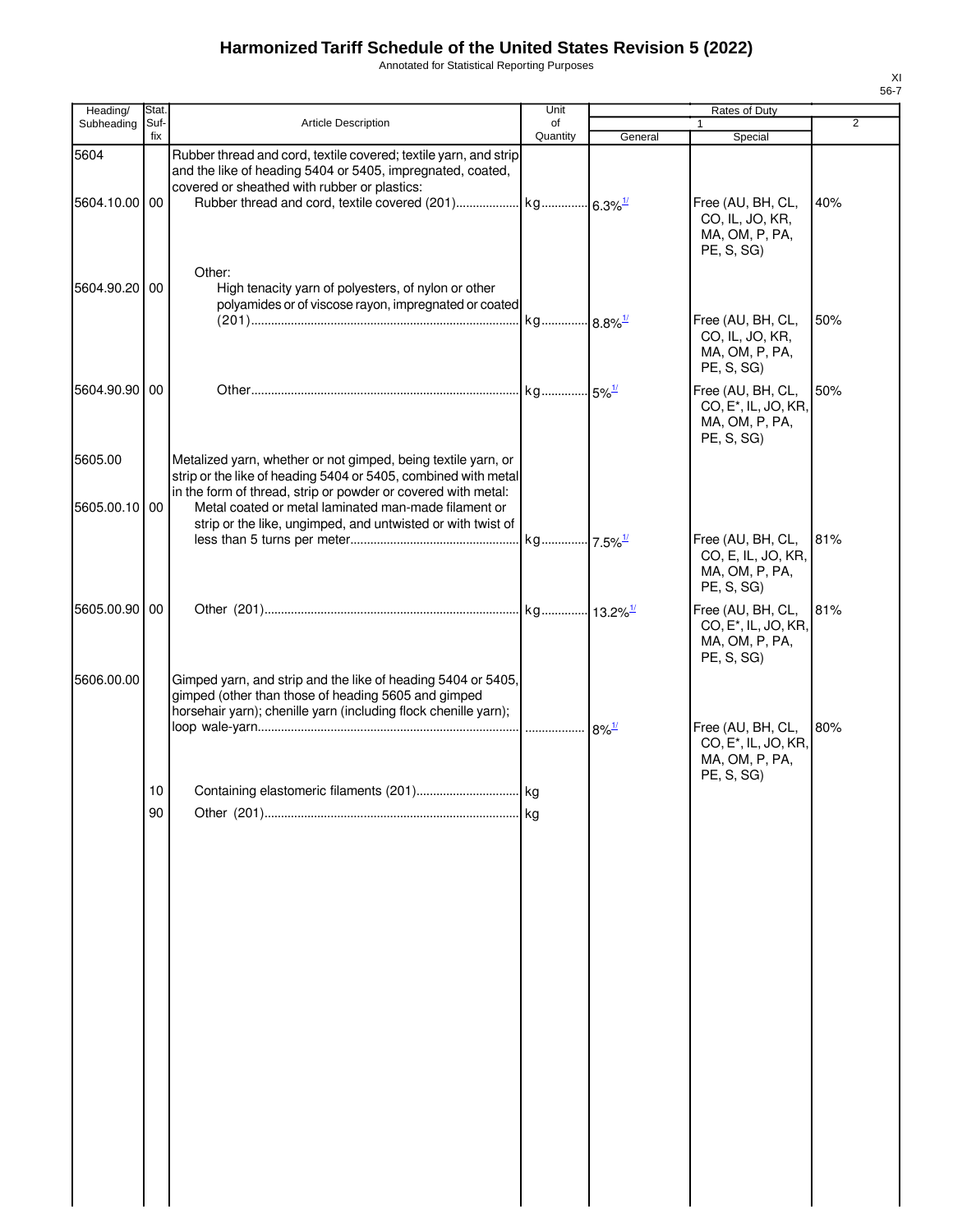Annotated for Statistical Reporting Purposes

| Heading/                 | Stat.       |                                                                                                                                                                                                                        | Unit           |                        | Rates of Duty                                                                      |                       |
|--------------------------|-------------|------------------------------------------------------------------------------------------------------------------------------------------------------------------------------------------------------------------------|----------------|------------------------|------------------------------------------------------------------------------------|-----------------------|
| Subheading               | Suf-<br>fix | <b>Article Description</b>                                                                                                                                                                                             | οf<br>Quantity | General                | 1<br>Special                                                                       | 2                     |
| 5607                     |             | Twine, cordage, ropes and cables, whether or not plaited or<br>braided and whether or not impregnated, coated, covered or<br>sheathed with rubber or plastics:<br>Of sisal or other textile fibers of the genus Agave: |                |                        |                                                                                    |                       |
| 5607.21.00 00            |             |                                                                                                                                                                                                                        |                |                        |                                                                                    | Free                  |
| 5607.29.00 00<br>5607.41 |             | Of polyethylene or polypropylene:<br>Binder or baler twine:                                                                                                                                                            |                |                        | Free (A, AU, BH, CL, 40%<br>CO, D, E, IL, JO,<br>KR, MA, OM, P,<br>PA, PE, S, SG)  |                       |
| 5607.41.10               | 00          |                                                                                                                                                                                                                        |                |                        | Free (A, AU, BH, CL, 80%<br>CO, D, E, IL, JO,<br>KR, MA, OM, P,<br>PA, PE, S, SG)  |                       |
| 5607.41.30 00            |             |                                                                                                                                                                                                                        |                |                        | Free (AU, BH, CL,<br>CO, IL, JO, KR,<br>MA, OM, P, PA,<br>PE, S, SG)               | 76.5%                 |
| 5607.49<br>5607.49.10 00 |             | Other:                                                                                                                                                                                                                 |                |                        | Free (A, AU, BH, CL, 80%<br>CO, D, E, IL, JO,<br>KR, MA, OM, P,<br>PA, PE, S, SG)  |                       |
| 5607.49.15 00            |             | Other, not braided or plaited:<br>Measuring less than 4.8 mm in diameter                                                                                                                                               |                |                        | Free (AU, BH, CL,<br>CO, IL, JO, KR,<br>MA, OM, P, PA,                             | 76.5%                 |
| 5607.49.25 00            |             |                                                                                                                                                                                                                        |                |                        | PE, S, SG)<br>CO, IL, JO, KR,<br>MA, OM, P, PA,                                    | $27.6¢/kg +$<br>76.5% |
| 5607.49.30 00            |             |                                                                                                                                                                                                                        |                |                        | PE, S, SG)<br>Free (AU, BH, CL,<br>CO, IL, JO, KR,<br>MA, OM, P, PA,<br>PE, S, SG) | 60%                   |
| 5607.50<br>5607.50.25 00 |             | Of other synthetic fibers:<br>Not braided or plaited:<br>3-ply or 4-ply multicolored twine having a final "S"<br>twist, containing at least 10 percent by weight of                                                    |                |                        |                                                                                    |                       |
|                          |             | cotton, measuring less than 3.5 mm in diameter                                                                                                                                                                         |                |                        | Free (AU, BH, CL,<br>CO, IL, JO, KR,<br>MA, OM, P, PA,<br>PE, S, SG)               | 76.5%                 |
| 5607.50.35 00            |             |                                                                                                                                                                                                                        |                | $10.8\%$ <sup>1/</sup> | Free (AU, BH, CL,<br>CO, IL, JO, KR,<br>MA, OM, P, PA,                             | $27.6¢/kg +$<br>76.5% |
| 5607.50.40 00            |             |                                                                                                                                                                                                                        |                |                        | PE, S, SG)<br>Free (AU, BH, CL,<br>CO, IL, JO, KR,<br>MA, OM, P, PA,<br>PE, S, SG) | 60%                   |
|                          |             |                                                                                                                                                                                                                        |                |                        |                                                                                    |                       |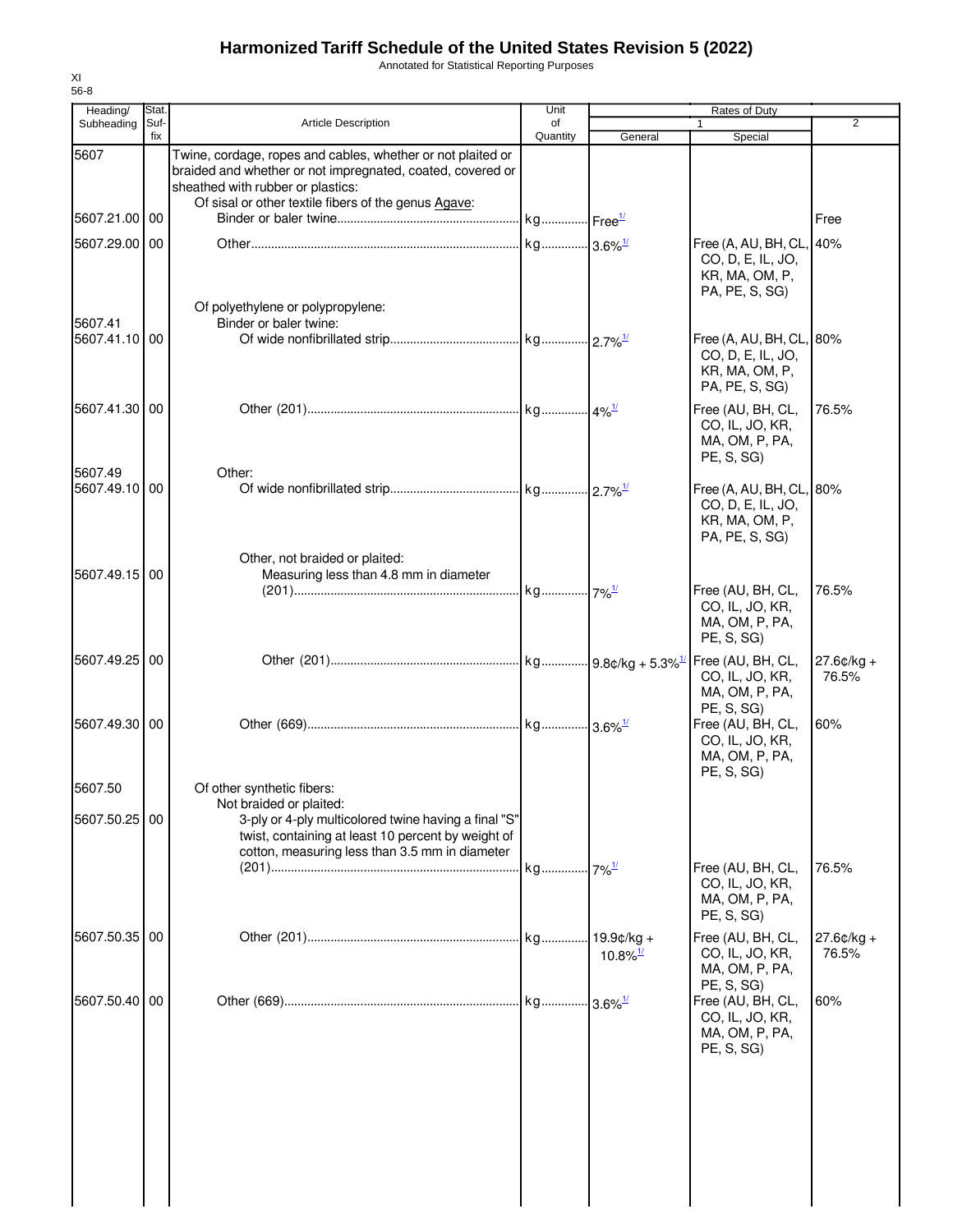Annotated for Statistical Reporting Purposes

| Heading/               | Stat.       |                                                                                                                                                                                 | Unit           |         | Rates of Duty                                                                         |                |
|------------------------|-------------|---------------------------------------------------------------------------------------------------------------------------------------------------------------------------------|----------------|---------|---------------------------------------------------------------------------------------|----------------|
| Subheading             | Suf-<br>fix | Article Description                                                                                                                                                             | of<br>Quantity | General | $\mathbf{1}$<br>Special                                                               | $\overline{2}$ |
| 5607 (con.)<br>5607.90 |             | Twine, cordage, ropes and cables, whether or not plaited or<br>braided and whether or not impregnated, coated, covered or<br>sheathed with rubber or plastics: (con.)<br>Other: |                |         |                                                                                       |                |
| 5607.90.10 00          |             |                                                                                                                                                                                 |                |         |                                                                                       | Free           |
| 5607.90.15 00          |             | Of jute or other textile bast fibers of heading 5303 kg Free <sup>1/</sup>                                                                                                      |                |         |                                                                                       | 20%            |
|                        |             | Of abaca (Manila hemp or Musa textilis Nee) or other                                                                                                                            |                |         |                                                                                       |                |
|                        |             | hard (leaf) fibers:                                                                                                                                                             |                |         |                                                                                       |                |
| 5607.90.25 00          |             | Of stranded construction measuring 1.88 cm or                                                                                                                                   |                |         |                                                                                       | 4¢/kg          |
|                        |             |                                                                                                                                                                                 |                |         |                                                                                       |                |
| 5607.90.35 00          |             |                                                                                                                                                                                 |                |         | Free (A*, AU, BH,<br>CL, CO, D, E, IL,<br>JO, KR, MA, OM,<br>P, PA, PE, S, SG)        | 40%            |
| 5607.90.90 00          |             |                                                                                                                                                                                 |                |         | Free (AU, BH, CL,<br>CO, E <sup>*</sup> , IL, JO, KR,<br>MA, OM, P, PA,<br>PE, S, SG) | 40%            |
|                        |             |                                                                                                                                                                                 |                |         |                                                                                       |                |
|                        |             |                                                                                                                                                                                 |                |         |                                                                                       |                |
|                        |             |                                                                                                                                                                                 |                |         |                                                                                       |                |
|                        |             |                                                                                                                                                                                 |                |         |                                                                                       |                |
|                        |             |                                                                                                                                                                                 |                |         |                                                                                       |                |
|                        |             |                                                                                                                                                                                 |                |         |                                                                                       |                |
|                        |             |                                                                                                                                                                                 |                |         |                                                                                       |                |
|                        |             |                                                                                                                                                                                 |                |         |                                                                                       |                |
|                        |             |                                                                                                                                                                                 |                |         |                                                                                       |                |
|                        |             |                                                                                                                                                                                 |                |         |                                                                                       |                |
|                        |             |                                                                                                                                                                                 |                |         |                                                                                       |                |
|                        |             |                                                                                                                                                                                 |                |         |                                                                                       |                |
|                        |             |                                                                                                                                                                                 |                |         |                                                                                       |                |
|                        |             |                                                                                                                                                                                 |                |         |                                                                                       |                |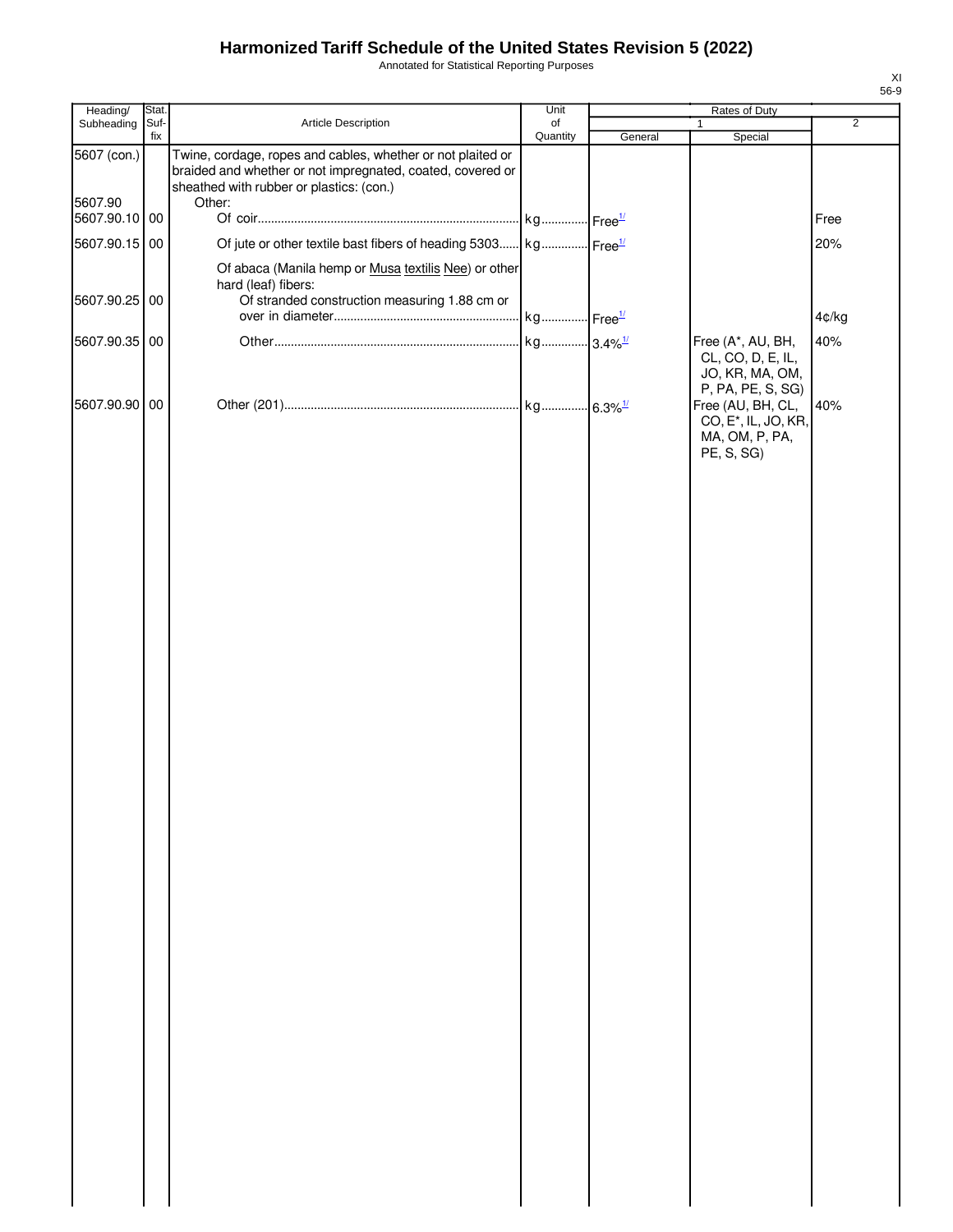Annotated for Statistical Reporting Purposes

| Heading/      | Stat.       |                                                                                                                  | Unit           |         | Rates of Duty                                                                                   |                |
|---------------|-------------|------------------------------------------------------------------------------------------------------------------|----------------|---------|-------------------------------------------------------------------------------------------------|----------------|
| Subheading    | Suf-<br>fix | Article Description                                                                                              | of<br>Quantity | General | 1<br>Special                                                                                    | $\overline{2}$ |
| 5608          |             | Knotted netting of twine, cordage or rope; made up fishing nets<br>and other made up nets, of textile materials: |                |         |                                                                                                 |                |
| 5608.11.00    |             | Of man-made textile materials:                                                                                   |                |         | Free (AU, BH, CL,<br>CO, IL, JO, KR,<br>MA, OM, P, PA,<br>PE, S, SG)                            | 82%            |
|               | 10          |                                                                                                                  |                |         |                                                                                                 |                |
| 5608.19       | 90          | Other:                                                                                                           |                |         |                                                                                                 |                |
| 5608.19.10    |             |                                                                                                                  |                |         | Free (AU, BH, CL,<br>CO, IL, JO, KR,<br>MA, OM, P, PA,<br>PE, S, SG)                            | 82%            |
|               | 10          | Salmon gill netting, of nylon or other                                                                           |                |         |                                                                                                 |                |
|               | 20          |                                                                                                                  |                |         |                                                                                                 |                |
| 5608.19.20    |             |                                                                                                                  |                |         | Free (AU, B, BH, CL, 90%<br>CO, IL, JO, KR,<br>MA, OM, P, PA,<br>PE, S, SG)                     |                |
|               | 10          | Bait bags with draw string closures kg                                                                           |                |         |                                                                                                 |                |
| 5608.90       | 90          | Other:                                                                                                           |                |         |                                                                                                 |                |
| 5608.90.10 00 |             |                                                                                                                  |                |         | Free (AU, BH, CL,<br>CO, E <sup>*</sup> , IL, JO, KR,<br>MA, OM, P, PA,<br>PE, S, SG)           | 82%            |
|               |             | Other:                                                                                                           |                |         |                                                                                                 |                |
| 5608.90.23 00 |             | Of cotton:                                                                                                       |                |         | Free (A, AU, BH, CL, 90%<br>CO, D, E, IL, JO,<br>KR, MA, OM, P,<br>PA, PE, S, SG)               |                |
| 5608.90.27 00 |             |                                                                                                                  |                |         | Free (AU, BH, CL,<br>CO, IL, JO, KR,<br>MA, OM, P, PA,                                          | 90%            |
| 5608.90.30 00 |             |                                                                                                                  |                |         | PE, S, SG)<br>Free (A, AU, BH, CL, 90%<br>CO, D, E, IL, JO,<br>KR, MA, OM, P,<br>PA, PE, S, SG) |                |
|               |             |                                                                                                                  |                |         |                                                                                                 |                |
|               |             |                                                                                                                  |                |         |                                                                                                 |                |
|               |             |                                                                                                                  |                |         |                                                                                                 |                |
|               |             |                                                                                                                  |                |         |                                                                                                 |                |
|               |             |                                                                                                                  |                |         |                                                                                                 |                |
|               |             |                                                                                                                  |                |         |                                                                                                 |                |
|               |             |                                                                                                                  |                |         |                                                                                                 |                |
|               |             |                                                                                                                  |                |         |                                                                                                 |                |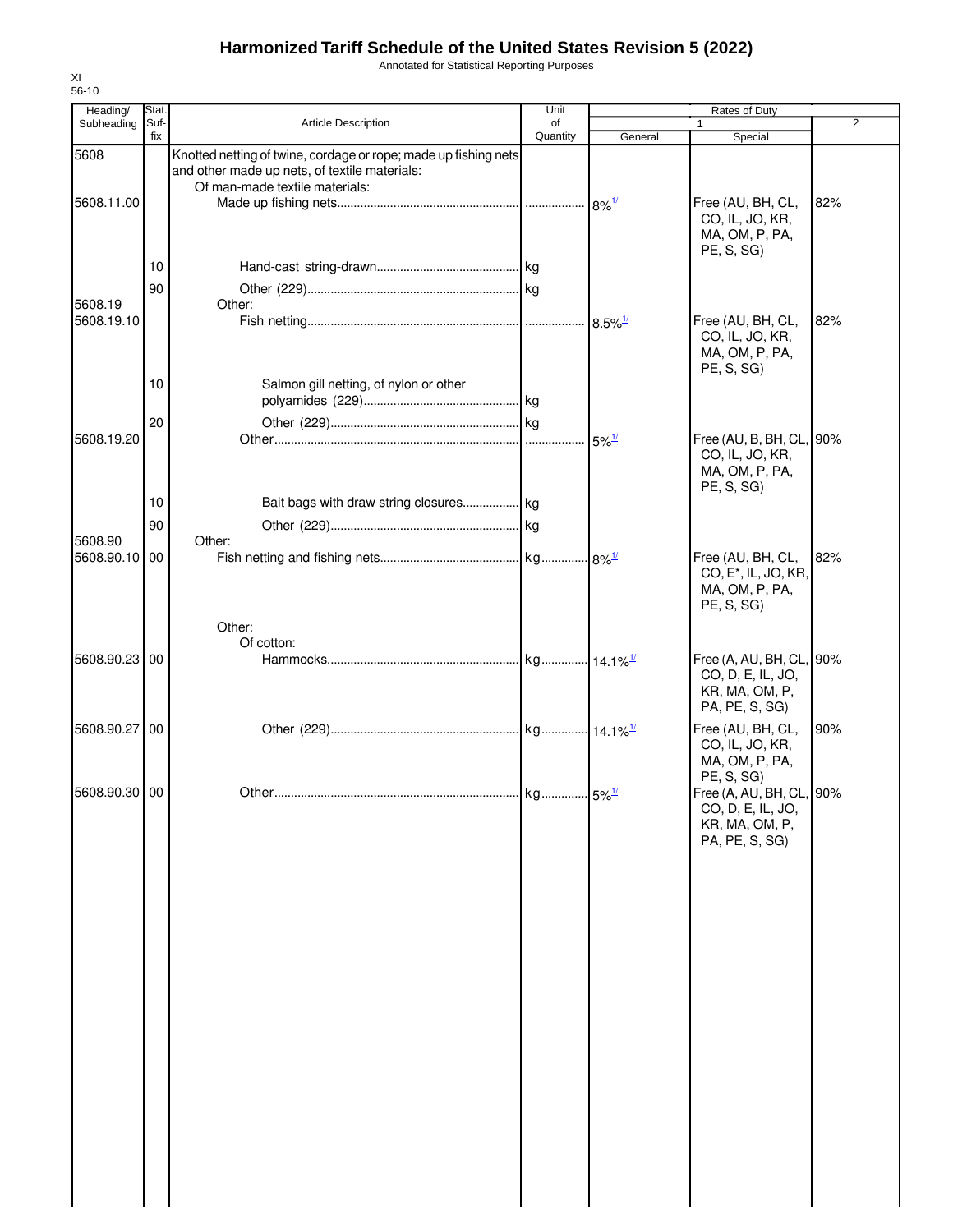Annotated for Statistical Reporting Purposes

| Subheading Suf-<br>Quantity<br>Special<br>fix<br>General<br>5609.00<br>Articles of yarn, strip or the like of heading 5404 or 5405, twine,<br>cordage, rope or cables, not elsewhere specified or included:<br>kg 2.9% <sup>1/</sup><br>5609.00.10 00<br>Free (AU, BH, CL,<br>40%<br>CO, IL, JO, KR,<br>MA, OM, P, PA,<br>PE, S, SG)<br>5609.00.20 00<br>40%<br>5609.00.30 00<br>Free (AU, BH, CL,<br>78.5%<br>CO, IL, JO, KR,<br>MA, OM, P, PA,<br>PE, S, SG)<br>5609.00.40 00<br>90%<br>Free (AU, BH, CL,<br>CO, E <sup>*</sup> , IL, JO, KR,<br>MA, OM, P, PA,<br>PE, S, SG) | Heading/ | Stat.<br>Unit |                     | Rates of Duty |  |              |                |  |
|---------------------------------------------------------------------------------------------------------------------------------------------------------------------------------------------------------------------------------------------------------------------------------------------------------------------------------------------------------------------------------------------------------------------------------------------------------------------------------------------------------------------------------------------------------------------------------|----------|---------------|---------------------|---------------|--|--------------|----------------|--|
|                                                                                                                                                                                                                                                                                                                                                                                                                                                                                                                                                                                 |          |               | Article Description | of            |  | $\mathbf{1}$ | $\overline{2}$ |  |
|                                                                                                                                                                                                                                                                                                                                                                                                                                                                                                                                                                                 |          |               |                     |               |  |              |                |  |
|                                                                                                                                                                                                                                                                                                                                                                                                                                                                                                                                                                                 |          |               |                     |               |  |              |                |  |
|                                                                                                                                                                                                                                                                                                                                                                                                                                                                                                                                                                                 |          |               |                     |               |  |              |                |  |
|                                                                                                                                                                                                                                                                                                                                                                                                                                                                                                                                                                                 |          |               |                     |               |  |              |                |  |
|                                                                                                                                                                                                                                                                                                                                                                                                                                                                                                                                                                                 |          |               |                     |               |  |              |                |  |
|                                                                                                                                                                                                                                                                                                                                                                                                                                                                                                                                                                                 |          |               |                     |               |  |              |                |  |
|                                                                                                                                                                                                                                                                                                                                                                                                                                                                                                                                                                                 |          |               |                     |               |  |              |                |  |